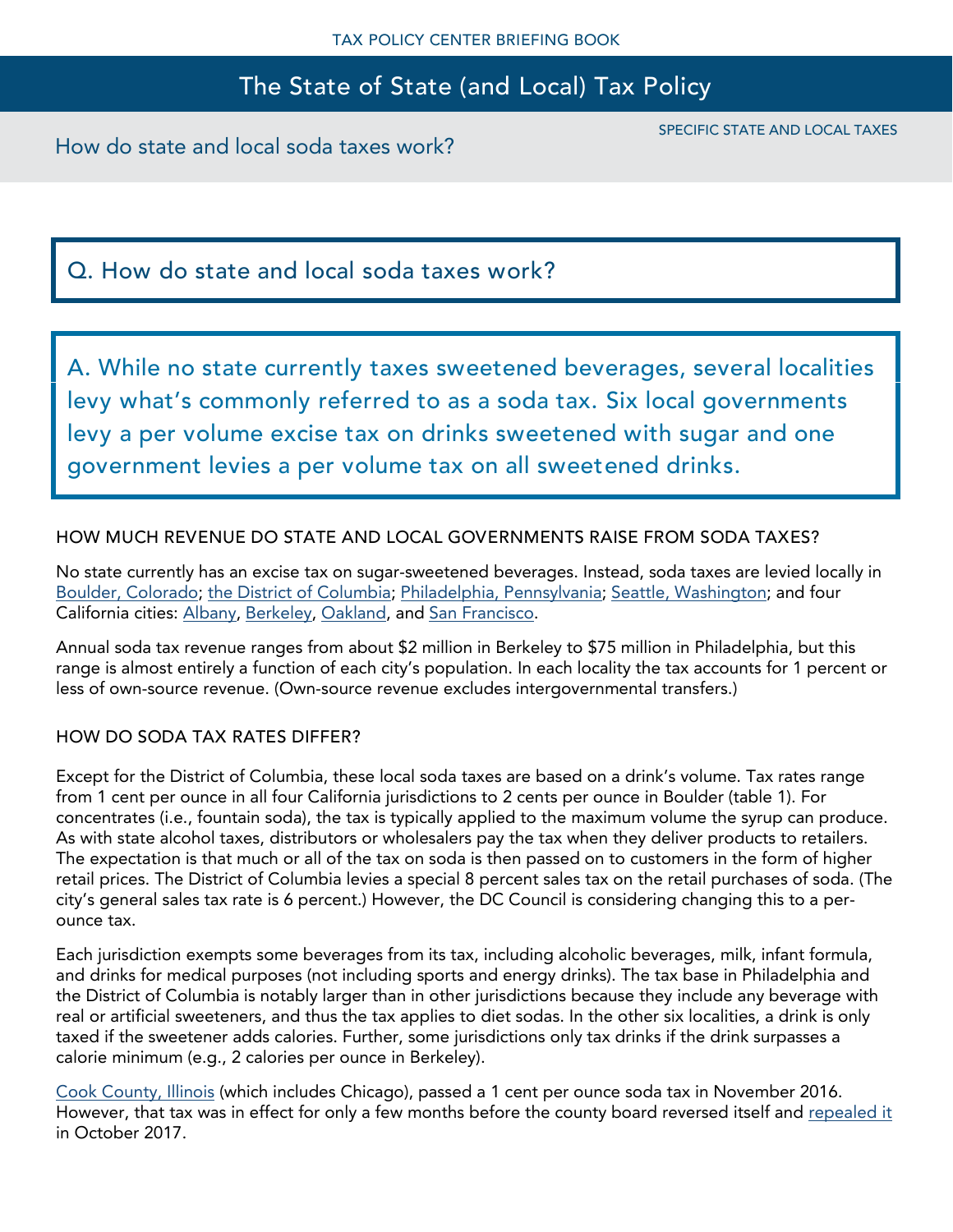## The State of State (and Local) Tax Policy

### How do state and local soda taxes work?

## **TABLE 1** Soda Tax Rates



SPECIFIC STATE AND LOCAL TAXES

| <b>City</b>       | <b>Tax rate</b>      | <b>Eligible drinks</b>                     | Paid by             |
|-------------------|----------------------|--------------------------------------------|---------------------|
| Albany, CA        | 1 cent per ounce     | Sugar-sweetened beverages                  | <b>Distributors</b> |
| Berkeley, CA      | 1 cent per ounce     | Sugar-sweetened beverages                  | <b>Distributors</b> |
| Boulder, CO       | 2 cents per ounce    | Sugar-sweetened beverages                  | <b>Distributors</b> |
| Oakland, CA       | 1 cent per ounce     | Sugar-sweetened beverages                  | <b>Distributors</b> |
| Philadelphia, PA  | 1.5 cents per ounce  | Sweetened beverages (includes diet drinks) | <b>Distributors</b> |
| San Francisco, CA | 1 cent per ounce     | Sugar-sweetened beverages                  | <b>Distributors</b> |
| Seattle, WA       | 1.75 cents per ounce | Sugar-sweetened beverages                  | <b>Distributors</b> |
| Washington, DC    | 8 percent sales tax  | Sweetened beverages (includes diet drinks) | Consumers           |
|                   |                      |                                            |                     |

Source: City government websites.

Notes: Every jurisdiction exempts certain drinks such as milk. Seattle's tax is on "sweetened beverges" but their definition of these drinks only includes drinks with "caloric sweetener." Manufacturers in Seattle can apply for a lower rate based on gross

[Arizona](https://www.azcentral.com/story/news/politics/legislature/2018/03/19/arizona-bans-extra-taxes-soda-sugary-drinks/433235002/) and [Michigan](https://nbc25news.com/news/state/michigan-senate-approves-bill-to-prevent-soda-food-taxes) preemptively blocked local governments from enacting soda taxes. [California,](https://www.nytimes.com/2018/06/27/upshot/california-banning-soda-taxes-a-new-industry-strategy-is-stunning-some-lawmakers.html?smtyp=cur&smid=tw-upshotnyt) despite already having four local soda taxes, passed legislation in June 2018 banning any new locality from establishing a tax for 12 years.

Washington voters also [approved a ban](https://ballotpedia.org/Washington_Initiative_1634,_Prohibit_Local_Taxes_on_Groceries_Measure_(2018)) on local soda taxes in November 2018. The ban does not affect Seattle's soda tax, though. Oregon voters rejected a [similar ballot initiative](https://ballotpedia.org/Oregon_Measure_103,_Ban_Tax_on_Groceries_Initiative_(2018)) that would have preemptively blocked local soda taxes.

### WHAT ARE OTHER OPTIONS FOR TAXING SODA?

Most current soda taxes in the United States are based on an eligible drink's volume and not its sugar content. That is, an eight-ounce drink with two teaspoons of sugar (e.g., iced tea) is taxed the same rate as an eight-ounce drink with seven teaspoons of sugar (e.g., soda). This tax is simple and allows distributors to collect a set amount based on sales. It also works well if the government's primary goal is raising tax revenue. Notably, Philadelphia's tax, which taxes all sweetened beverages including diet drinks, is specifically designed to generate revenue. In fact, the tax was sold as a [means for funding education programs](https://www.taxpolicycenter.org/taxvox/philadelphias-soda-tax-shouldnt-take-kids-out-classroom) and not primarily for improving health outcomes.

However, if the primary goal of the tax is improving public health by reducing sugar consumption, governments should consider ta[xing a beverage's sugar content](https://www.taxpolicycenter.org/publications/pros-and-cons-taxing-sweetened-beverages-based-sugar-content-0). Taxing sugar content could encourage consumers to choose lower-sugar options and possibly encourage manufacturers, distributors, and retailers to stock and market more healthy options. The government could tax each unit of sugar or create a tiered system—similar to the different tax rates on liquor, wine, and beer. Taxes in Hungary, South Africa, and the United Kingdom are based on sugar content.